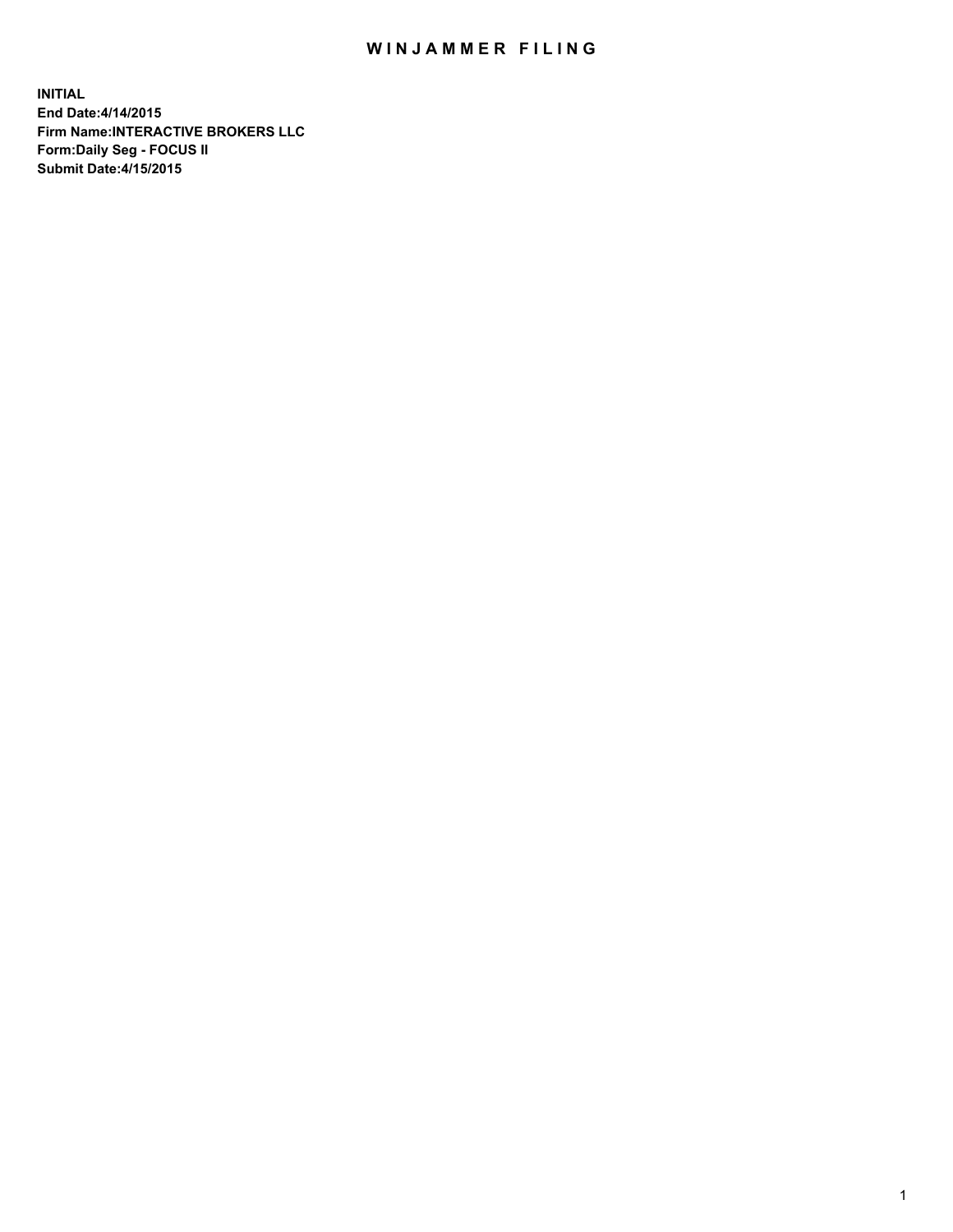## **INITIAL End Date:4/14/2015 Firm Name:INTERACTIVE BROKERS LLC Form:Daily Seg - FOCUS II Submit Date:4/15/2015 Daily Segregation - Cover Page**

| Name of Company<br><b>Contact Name</b><br><b>Contact Phone Number</b><br><b>Contact Email Address</b>                                                                                                                                                                                                                          | <b>INTERACTIVE BROKERS LLC</b><br><b>Michael Ellman</b><br>203-422-8926<br>mellman@interactivebrokers.co<br>$m$ |
|--------------------------------------------------------------------------------------------------------------------------------------------------------------------------------------------------------------------------------------------------------------------------------------------------------------------------------|-----------------------------------------------------------------------------------------------------------------|
| FCM's Customer Segregated Funds Residual Interest Target (choose one):<br>a. Minimum dollar amount: ; or<br>b. Minimum percentage of customer segregated funds required:% ; or<br>c. Dollar amount range between: and; or<br>d. Percentage range of customer segregated funds required between:% and%.                         | $\overline{\mathbf{0}}$<br>0<br>155,000,000 245,000,000<br>0 <sub>0</sub>                                       |
| FCM's Customer Secured Amount Funds Residual Interest Target (choose one):<br>a. Minimum dollar amount: ; or<br>b. Minimum percentage of customer secured funds required:% ; or<br>c. Dollar amount range between: and; or<br>d. Percentage range of customer secured funds required between:% and%.                           | $\overline{\mathbf{0}}$<br>0<br>80,000,000 120,000,000<br>0 <sub>0</sub>                                        |
| FCM's Cleared Swaps Customer Collateral Residual Interest Target (choose one):<br>a. Minimum dollar amount: ; or<br>b. Minimum percentage of cleared swaps customer collateral required:% ; or<br>c. Dollar amount range between: and; or<br>d. Percentage range of cleared swaps customer collateral required between:% and%. | $\overline{\mathbf{0}}$<br>$\underline{\mathbf{0}}$<br>0 <sub>0</sub><br>0 <sub>0</sub>                         |
| Current ANC:on<br><b>Broker Dealer Minimum</b><br>Debit/Deficit - CustomersCurrent AmountGross Amount<br>Domestic Debit/Deficit<br>Foreign Debit/Deficit                                                                                                                                                                       | 2,565,306,402 14-APR-2015<br>285,535,060<br>3,125,232<br>6,336,7420                                             |
| Debit/Deficit - Non CustomersCurrent AmountGross Amount<br>Domestic Debit/Deficit<br>Foreign Debit/Deficit<br>Proprietary Profit/Loss<br>Domestic Profit/Loss                                                                                                                                                                  | 0 <sub>0</sub><br>0 <sub>0</sub><br>$\overline{\mathbf{0}}$                                                     |
| Foreign Profit/Loss<br>Proprietary Open Trade Equity<br>Domestic OTE<br>Foreign OTE<br><b>SPAN</b><br><b>Customer SPAN Calculation</b>                                                                                                                                                                                         | $\overline{\mathbf{0}}$<br>$\underline{\mathbf{0}}$<br><u>0</u><br>1,376,114,535                                |
| Non-Customer SPAN Calcualation<br><b>Proprietary Capital Charges</b><br>Minimum Dollar Amount Requirement<br>Other NFA Dollar Amount Requirement                                                                                                                                                                               | 19,912,678<br><u>0</u><br>20,000,000 [7465]<br>22,621,378 [7475]                                                |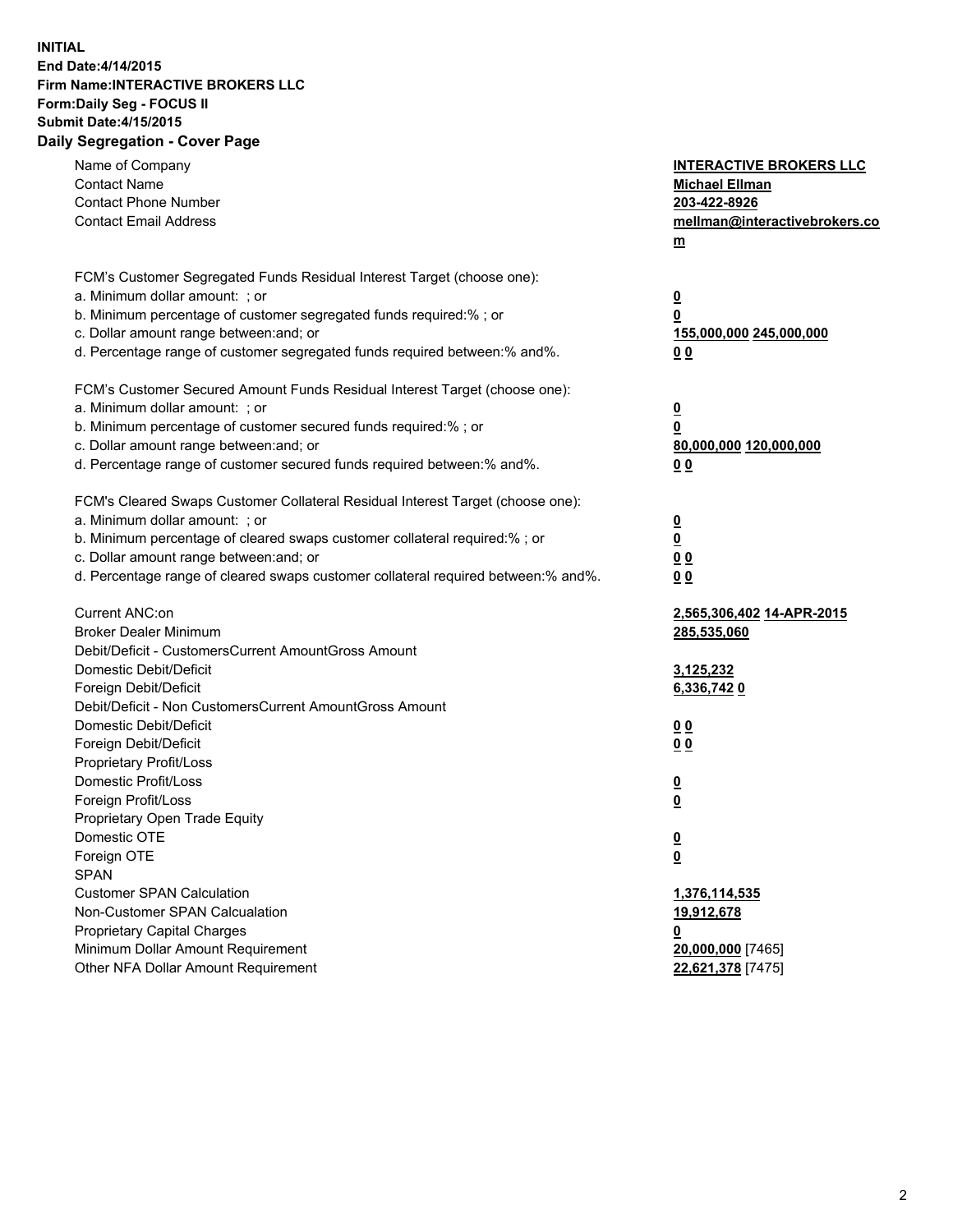## **INITIAL End Date:4/14/2015 Firm Name:INTERACTIVE BROKERS LLC Form:Daily Seg - FOCUS II Submit Date:4/15/2015 Daily Segregation - Secured Amounts**

| Dany Ocgregation - Oceanea Annoanta                                                         |                                                |
|---------------------------------------------------------------------------------------------|------------------------------------------------|
| Foreign Futures and Foreign Options Secured Amounts                                         |                                                |
| Amount required to be set aside pursuant to law, rule or regulation of a foreign            | $0$ [7305]                                     |
| government or a rule of a self-regulatory organization authorized thereunder                |                                                |
| Net ledger balance - Foreign Futures and Foreign Option Trading - All Customers             |                                                |
| A. Cash                                                                                     | 418,782,677 [7315]                             |
| B. Securities (at market)                                                                   | $0$ [7317]                                     |
| Net unrealized profit (loss) in open futures contracts traded on a foreign board of trade   | 168,370,067 [7325]                             |
| Exchange traded options                                                                     |                                                |
| a. Market value of open option contracts purchased on a foreign board of trade              | 135,856 [7335]                                 |
| b. Market value of open contracts granted (sold) on a foreign board of trade                | <u>-62,696</u> [7337]                          |
| Net equity (deficit) (add lines 1.2. and 3.)                                                | 587,225,904 [7345]                             |
| Account liquidating to a deficit and account with a debit balances - gross amount           | 6,336,742 [7351]                               |
| Less: amount offset by customer owned securities                                            | 0 [7352] 6,336,742 [7354]                      |
| Amount required to be set aside as the secured amount - Net Liquidating Equity              | 593,562,646 [7355]                             |
| Method (add lines 4 and 5)                                                                  |                                                |
| Greater of amount required to be set aside pursuant to foreign jurisdiction (above) or line | 593,562,646 [7360]                             |
| 6.                                                                                          |                                                |
| FUNDS DEPOSITED IN SEPARATE REGULATION 30.7 ACCOUNTS                                        |                                                |
| Cash in banks                                                                               |                                                |
| A. Banks located in the United States                                                       | 97,763,988 [7500]                              |
| B. Other banks qualified under Regulation 30.7                                              | 0 [7520] <b>97,763,988</b> [7530]              |
| Securities                                                                                  |                                                |
| A. In safekeeping with banks located in the United States                                   | 363,691,613 [7540]                             |
| B. In safekeeping with other banks qualified under Regulation 30.7                          | 0 [7560] 363,691,613 [7570]                    |
| Equities with registered futures commission merchants                                       |                                                |
| A. Cash                                                                                     | $0$ [7580]                                     |
| <b>B.</b> Securities                                                                        | $0$ [7590]                                     |
| C. Unrealized gain (loss) on open futures contracts                                         | $0$ [7600]                                     |
| D. Value of long option contracts                                                           | $0$ [7610]                                     |
| E. Value of short option contracts                                                          | 0 [7615] 0 [7620]                              |
| Amounts held by clearing organizations of foreign boards of trade                           |                                                |
| A. Cash                                                                                     | $0$ [7640]                                     |
| <b>B.</b> Securities                                                                        | $0$ [7650]                                     |
| C. Amount due to (from) clearing organization - daily variation                             | $0$ [7660]                                     |
| D. Value of long option contracts                                                           | $0$ [7670]                                     |
| E. Value of short option contracts                                                          | 0 [7675] 0 [7680]                              |
| Amounts held by members of foreign boards of trade                                          |                                                |
| A. Cash                                                                                     | 261,927,238 [7700]                             |
| <b>B.</b> Securities                                                                        | $0$ [7710]                                     |
| C. Unrealized gain (loss) on open futures contracts                                         | 19,086,588 [7720]                              |
| D. Value of long option contracts                                                           | 135,870 [7730]                                 |
| E. Value of short option contracts                                                          | <mark>-62,699</mark> [7735] 281,086,997 [7740] |
| Amounts with other depositories designated by a foreign board of trade                      | $0$ [7760]                                     |
| Segregated funds on hand                                                                    | $0$ [7765]                                     |
| Total funds in separate section 30.7 accounts                                               | 742,542,598 [7770]                             |
| Excess (deficiency) Set Aside for Secured Amount (subtract line 7 Secured Statement         | 148,979,952 [7380]                             |
| Page 1 from Line 8)                                                                         |                                                |
| Management Target Amount for Excess funds in separate section 30.7 accounts                 | 80,000,000 [7780]                              |
| Excess (deficiency) funds in separate 30.7 accounts over (under) Management Target          | 68,979,952 [7785]                              |
|                                                                                             |                                                |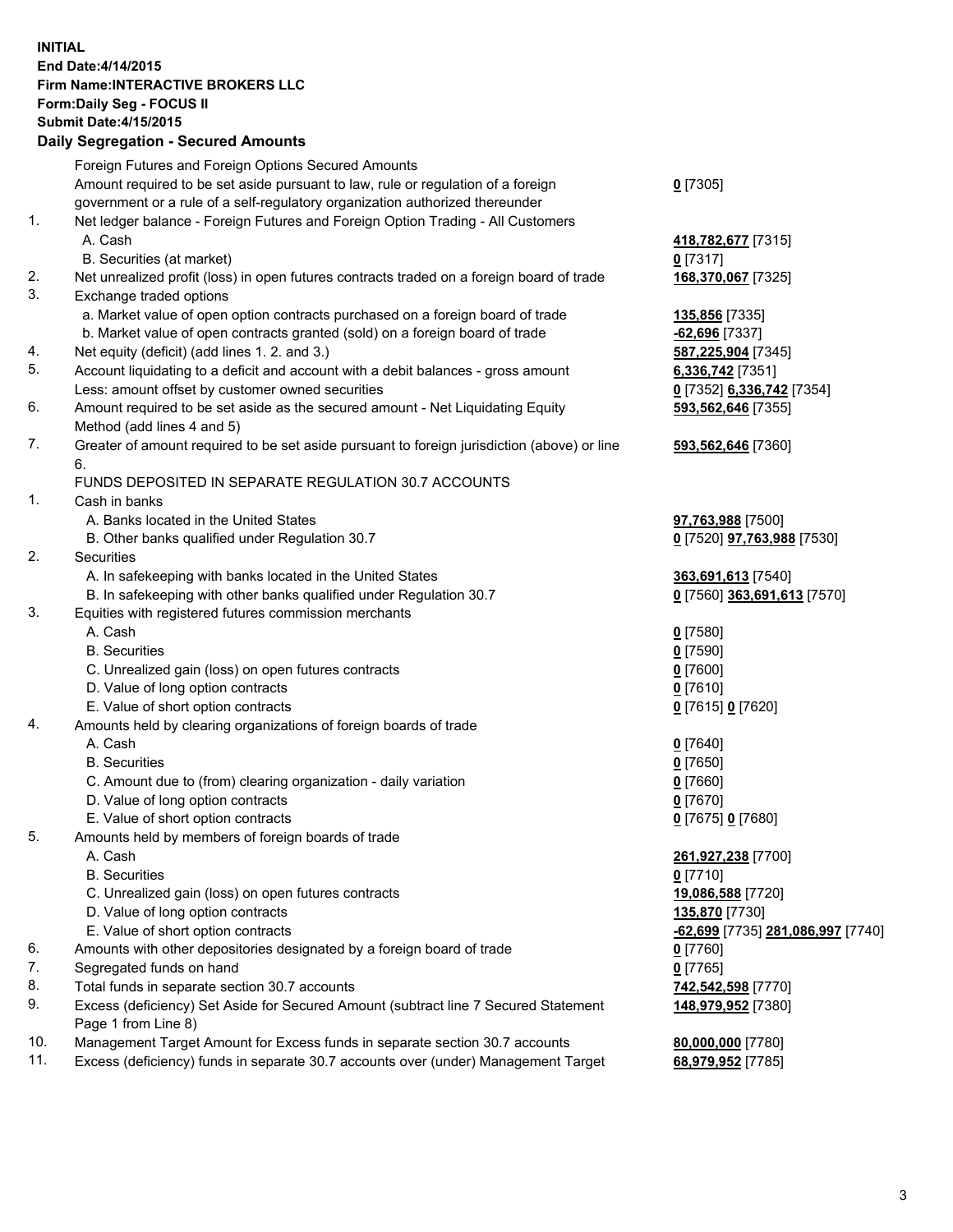**INITIAL End Date:4/14/2015 Firm Name:INTERACTIVE BROKERS LLC Form:Daily Seg - FOCUS II Submit Date:4/15/2015 Daily Segregation - Segregation Statement** SEGREGATION REQUIREMENTS(Section 4d(2) of the CEAct) 1. Net ledger balance A. Cash **2,505,464,744** [7010] B. Securities (at market) **0** [7020] 2. Net unrealized profit (loss) in open futures contracts traded on a contract market **-13,237,621** [7030] 3. Exchange traded options A. Add market value of open option contracts purchased on a contract market **91,504,864** [7032] B. Deduct market value of open option contracts granted (sold) on a contract market **-153,145,564** [7033] 4. Net equity (deficit) (add lines 1, 2 and 3) **2,430,586,423** [7040] 5. Accounts liquidating to a deficit and accounts with debit balances - gross amount **3,125,232** [7045] Less: amount offset by customer securities **0** [7047] **3,125,232** [7050] 6. Amount required to be segregated (add lines 4 and 5) **2,433,711,655** [7060] FUNDS IN SEGREGATED ACCOUNTS 7. Deposited in segregated funds bank accounts A. Cash **280,329,628** [7070] B. Securities representing investments of customers' funds (at market) **1,477,564,670** [7080] C. Securities held for particular customers or option customers in lieu of cash (at market) **0** [7090] 8. Margins on deposit with derivatives clearing organizations of contract markets A. Cash **12,274,695** [7100] B. Securities representing investments of customers' funds (at market) **109,291,056** [7110] C. Securities held for particular customers or option customers in lieu of cash (at market) **0** [7120] 9. Net settlement from (to) derivatives clearing organizations of contract markets **2,055,510** [7130] 10. Exchange traded options A. Value of open long option contracts **2,620,816** [7132] B. Value of open short option contracts **-7,086,483** [7133] 11. Net equities with other FCMs A. Net liquidating equity **-40,977,073** [7140] B. Securities representing investments of customers' funds (at market) **798,564,257** [7160] C. Securities held for particular customers or option customers in lieu of cash (at market) **0** [7170] 12. Segregated funds on hand **0** [7150] 13. Total amount in segregation (add lines 7 through 12) **2,634,637,076** [7180] 14. Excess (deficiency) funds in segregation (subtract line 6 from line 13) **200,925,421** [7190] 15. Management Target Amount for Excess funds in segregation **155,000,000** [7194]

16. Excess (deficiency) funds in segregation over (under) Management Target Amount Excess

**45,925,421** [7198]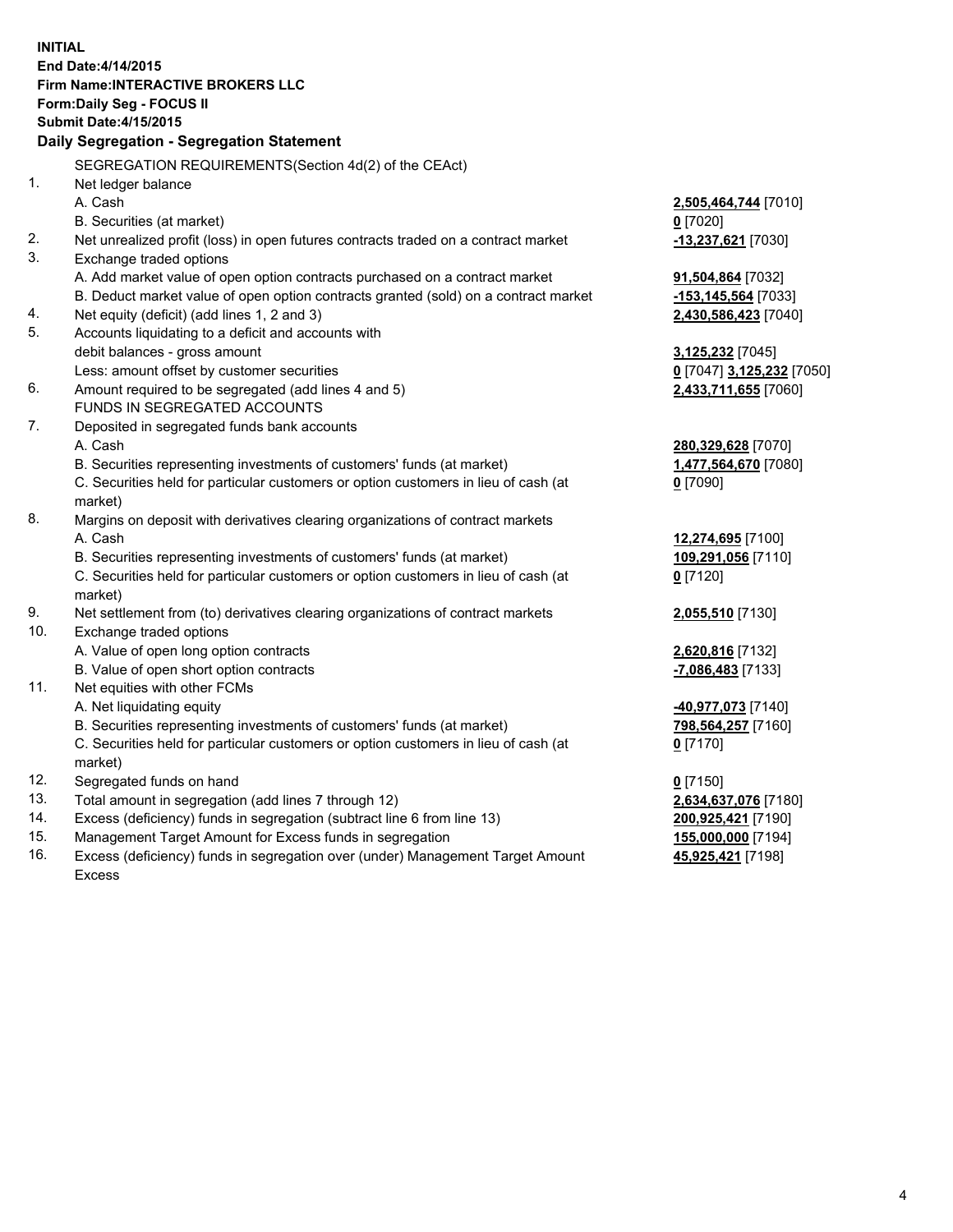## **INITIAL End Date:4/14/2015 Firm Name:INTERACTIVE BROKERS LLC Form:Daily Seg - FOCUS II Submit Date:4/15/2015 Daily Segregation - Supplemental**

| $\blacksquare$           | Total gross margin deficiencies - Segregated Funds Origin                              | 166,056 [9100] |
|--------------------------|----------------------------------------------------------------------------------------|----------------|
| $\blacksquare$           | Total gross margin deficiencies - Secured Funds Origin                                 | 21,708 [9101]  |
| $\blacksquare$           | Total gross margin deficiencies - Cleared Swaps Customer Collateral Funds Origin       | $0$ [9102]     |
| $\blacksquare$           | Total gross margin deficiencies - Noncustomer and Proprietary Accounts Origin          | $0$ [9103]     |
| $\blacksquare$           | Total number of accounts contributing to total gross margin deficiencies - Segregated  | 7 [9104]       |
|                          | Funds Origin                                                                           |                |
| $\blacksquare$           | Total number of accounts contributing to total gross margin deficiencies - Secured     | $2$ [9105]     |
|                          | Funds Origin                                                                           |                |
| $\overline{\phantom{a}}$ | Total number of accounts contributing to the total gross margin deficiencies - Cleared | $0$ [9106]     |
|                          | Swaps Customer Collateral Funds Origin                                                 |                |
| -                        | Total number of accounts contributing to the total gross margin deficiencies -         | $0$ [9107]     |
|                          | Noncustomer and Proprietary Accounts Origin                                            |                |
| $\blacksquare$           | Upload a copy of the firm's daily margin report the FCM uses to issue margin calls     |                |
|                          | which corresponds with the reporting date.                                             |                |

04.14.2015 Commodity Margin Deficiency Report.xls